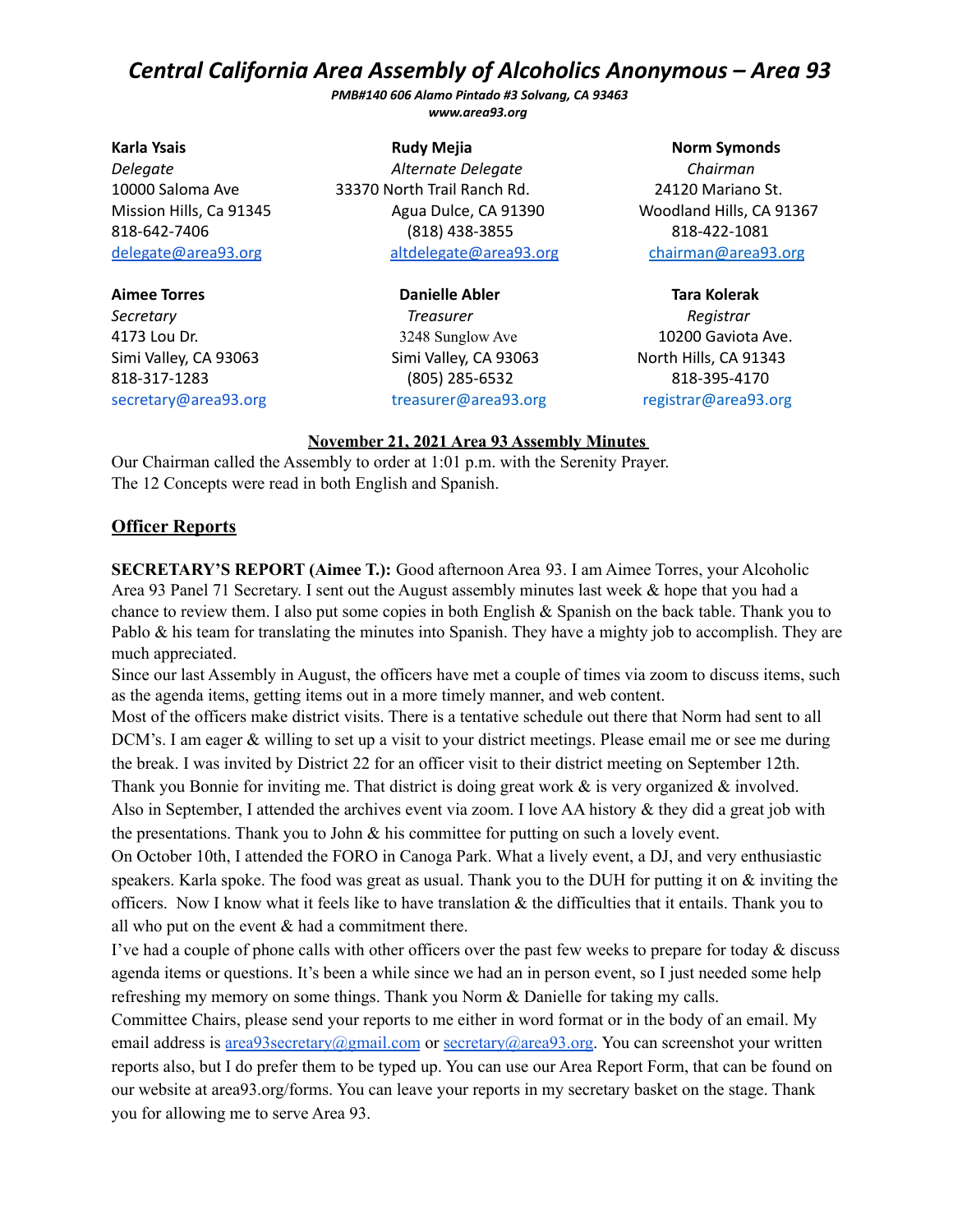**ROLL CALL:** Was taken – there were 162 present in person.

**HAPPY BIRTHDAY** to all celebrating sobriety birthdays in September, October, & November.

**AUGUST MINUTES:** Were approved with two modifications.

**REGISTRAR'S REPORT (Tara K.):** My name is Tara and I am an alcoholic and I am grateful to serve as the Area 93 Registrar. I'm so very happy and grateful to be here in person and to see all of you…whether in person or on Zoom. It's been a long time coming and I hope we will all continue to be safe and take the necessary precautions so we may continue to meet in person.I hope the registration process this morning went without too many problems. I've had a whole year to get everything prepared but just like all my college term papers, I waited till this week to do everything so I hope any suggestions for improvement are made with love. I want to thank Sandra the Registration Chair, Marina the Alt-Registration Chair and any District Registrars for their efforts this morning in getting everyone registered and signed-in. As of now there are 42 GSRs and 6 Alternates in person. Since the last Area Assembly, I've visited Districts 11, 16, 28 and most recently I had a really lovely visit to District 22. Thank you Bonnie, Judy, and everyone at District 22 for a terrific meeting. An added blessing was a wonderful concert on Bonnie's front porch…a great way to end the weekend. I attended the Archives event on ZOOM and the FORO in person which was a wonderful event and a great experience to hear from the Hispanic groups. Visiting districts is a highlight of my service and would love to connect with some DCMs today to try and schedule some visits.

As far as registrar business, Fellowship Connection now has included a field for us to indicate whether the new GSR would like to receive their GSR Kit by mail, digitally, or to opt out and not request a Kit. They've also added a field that will let me know when the Kit was ordered so we'll have a better idea of when the GSR can expect to receive their Kit if it was requested by mail. Otherwise, I continue to get information from District Registrars regarding new GSRs and new Groups and staying on top of getting the Fellowship Connection system updated. Please continue to send me your information or contact me with questions. As always, I am here to assist you as best I can and it is a pleasure to do so. Thank you.

**TREASURER'S REPORT (Danielle A.):** Good morning! My name is Danielle and I am an alcoholic. I am also your Panel 71, Area 93 Treasurer. Since our Assembly in August, I have been experiencing some major health issues, as evidenced by the oxygen hose that I'm sporting. My pulmonologist is still trying to figure out what's wrong with me. However, the extra oxygen has helped a bit. Now, Murphy's Law states that whatever could go wrong does. We're not completely sure, but it seems the oxygen has given me a never ending bloody nose. I was in the emergency on Tuesday when they put this thing in my nose that is called a Rhino Rocket. The Rhino Rocket is a long, skinny balloon that serves a packing and forces the balloon to pressurize inside the nasal passage. I went back to the ER on Friday to have it removed, but it continued to bleed. So they put another Rhino Rocket in and told me I needed to see an ear, nose, and throat specialist. Let's just say that this is incredibly painful.

Earlier this month, I ran out of deposit slips. I took inventory of our checks and saw we had about 60 left. Now, due to Covid-19, I have only written 57 checks all year. But when we decided to have this assembly in person, I looked back at the past few years. Last year, we met twice before we decided to meet virtually and only 77 checks were written during the same time period. So I had to go back a couple more years. In 2018 and 2019, from January to right before the November Assembly, we used 153 and 225 checks respectively. Suffice it to say that I had fallen behind recording  $7<sup>th</sup>$  Tradition contributions. I have completed recording all the checks I received through the end of October. I did receive a new batch this past week, but due to this stupid bloody nose, I just haven't had the energy to deal with them.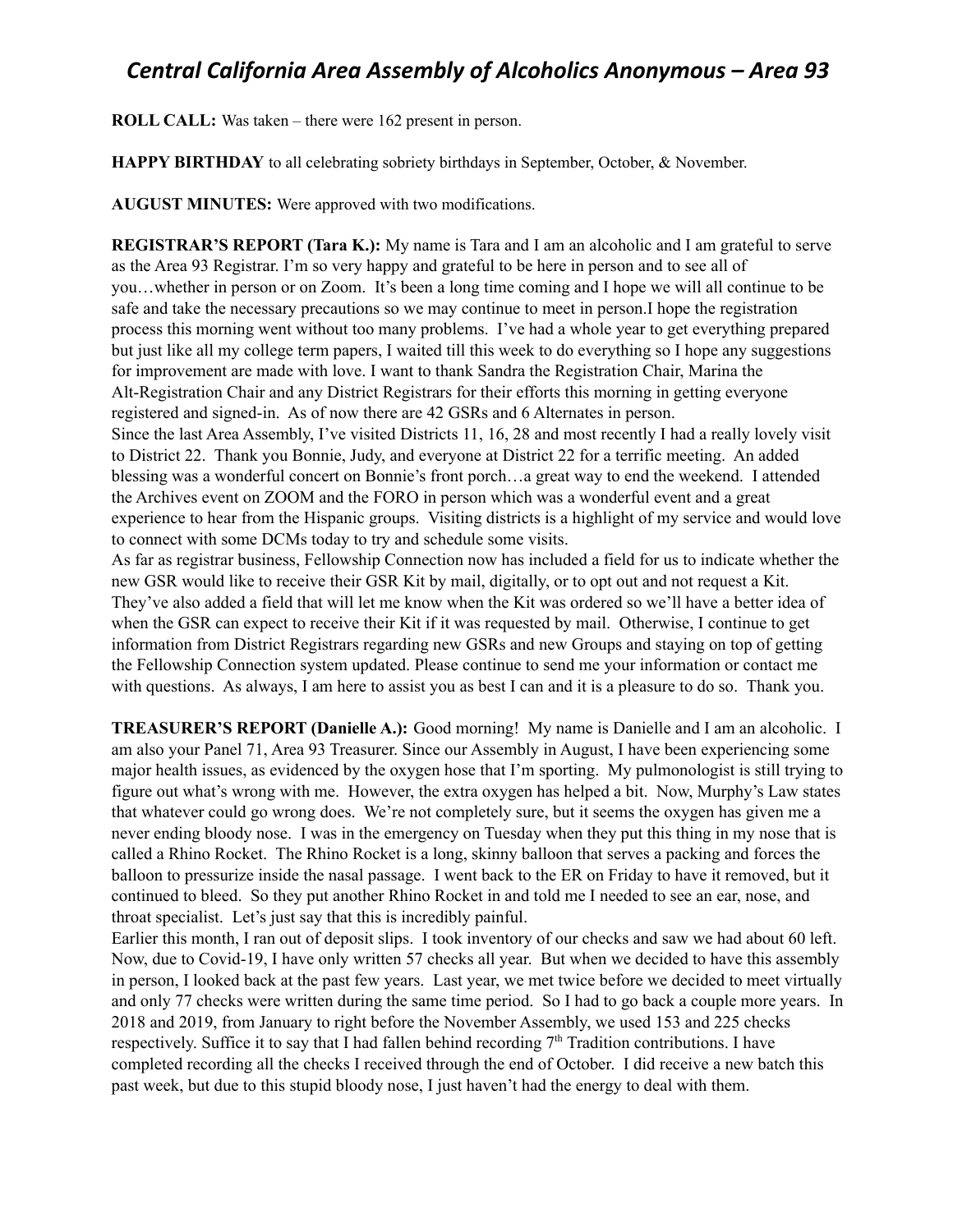**TREASURER'S REPORT CONTINUED:** On September 6<sup>th</sup>, Angel invited Norm and me to visit District 3. I really enjoyed myself. I'd like to thank Angel and District 3 for the invitation, as well as Rudy for translating. I really wish my high school Spanish was better. There really is no substitute for a one-on-one conversation with another alcoholic and General Service nerd.

Last Sunday, I attended the Foro along with the other officers and a few others. Thank you, Pablo, for translating for us. Again, I wish my Spanish was better. I'd also like to commend our Spanish speaking General Service members for putting up with that static. Your dedication goes above and beyond. I'd also like to thank Rudy for assisting me with finding an extension cord and plug.

Lovely Past Delegate and Kinda Tech Person, Jeff G, purchased the new treasurer's computer. After doing his thing, he handed it over to me earlier this month. Honestly, though, I haven't had the energy to work with it, yet. I hope to transfer everything over to it soon so that Jeff can clean up the older new one and Norm can decide how best to use it. Now onto the numbers…our bank balance as of today is **\$18,114.18**. However, I have upwards of \$9,000 to deposit tomorrow. And I will deposit them this time. I also have two more deliveries from the UPS Store that I have yet to record into Quickbooks. Our current bank balance is inside the upper limit of our Guidelines of holding our balance between \$10,000 and \$25,000, but it won't be after I make the deposits. It looks like our contributions are trending up now that many meetings are moving back to hybrid and in person.

If everyone would take a look at the Third Quarter Report:

Line Item 5070: Our August Assembly went long, so we needed to pay overtime to Patricia and Todo al Espanol.

Line Items 6015, 6019, and 6030: I will go over this in more detail during the Presentation of the Third Quarter Report.

Line Item 6450: Most of this is for our PO Box in Solvang. I'll explain more later.

Line Item 6400: Treasurer's Expenses – Other This \$760.99 was issued to Jeff G for the Treasurer's new computer.

Line Item 7042: This is the \$1000 approved at our August Assembly for the Carry the Message Project.

Line Item 7600: This is reimbursement to our Delegate for a hotel room for PRAASA.

Thank you for letting me be of service.

**CHAIRMAN'S REPORT (Norm S.)**: Good Morning, my name is Norm and I'm an alcoholic, grateful for my recovery. It is an honor and privilege to serve Area 93 as your Panel 71 Chair. Welcome to the last Assembly of Panel 71 of the year, our first Panel to start out on a virtual basis, and…most importantly, OUR FIRST ASSEMBLY IN PERSON IN OVER 21 MONTHS and our very first hybrid Assembly. I cannot express how good it is to see all of you in person again and to meet many of you in person for the very first time. I want to thank our Co-host Districts 15 and 2 for hosting today's Assembly and to our technical crew including our sound dude for also handling the hybrid Assembly, welcoming members on Zoom. **Communication:** All your officers make an effort to stay in communication with our fellow trusted servants. In my case, if you want to get my attention quickly please text me at my phone number and let me know who is texting. I respond most quickly to texts. Thank you for helping me serve.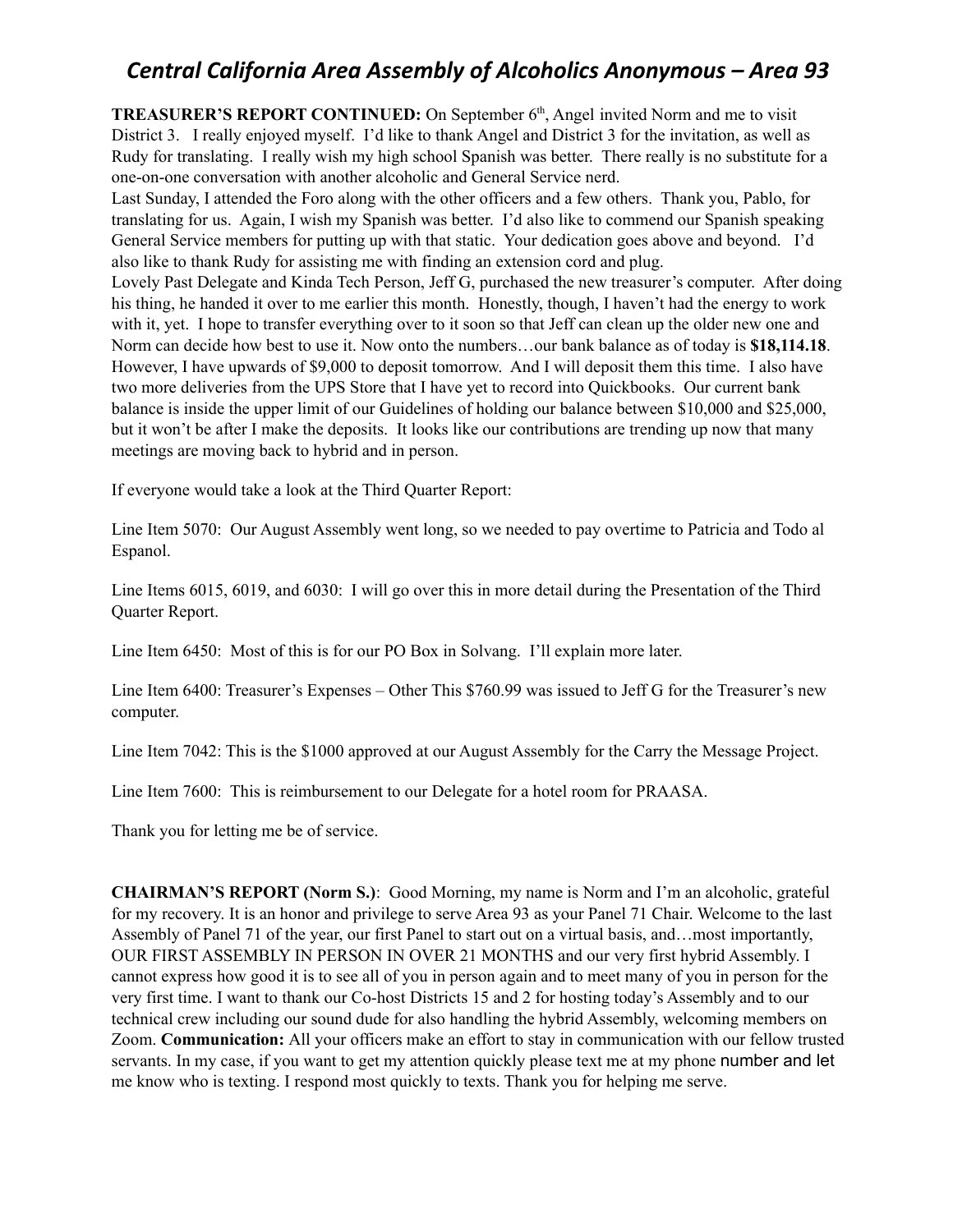#### **CHAIRMAN'S REPORT CONTINUED**:

#### **Assembly Bids:**

DCM's please keep in mind that all our in person Area events are hosted by Districts. Some Area events that are Zoomed will also need District hosts. If you need help or have questions on what it is you need to host an Assembly or Area event please see me or one of my fellow officers we are all here to help you.

**Officer visits** to the Districts are happening both by Zoom and in person, depending on how each District is conducting its meetings.

We still have a couple committee chairs open and we're working on defining the roles of other committees. We need a Newsletter Chair and our LPD Debbie J is hoping someone can fill the Seniors in Sobriety Chair so I can fire her!

Please send updated information to Tara K, our Panel 71 Registrar for the roster.

Since our last Assembly

· **Officer Meetings** - My fellow officers and I communicate on a regular basis, in person, by phone, by text and by Zoom for discussion of ongoing Area business.

· **Third ACM** – I attended the third ACM of Panel 71 last month

· **Events Attended:** I have had the privilege of being welcomed by Distrito 2, DUH, Distrito 3, District 1, District 11, District 16 and District 17. Thank you to all for the invites and to Rudy and Pablo for doing the translation at the Spanish speaking events! I am looking forward to starting the New Year with a visit to District 22. Thank you Bonnie for the invite! In addition I attended the Archives event and the final Spanish Foro planning meeting and the last part of the Foro itself (I was attending my High School reunion the weekend of the Foro). That's my report for today. If you have any suggestions, questions or comments don't hesitate please let me know. I'm here to listen. Thank you for allowing me the opportunity to grow in service.

**ALTERNATE DELEGATE'S REPORT (Rudy M.)**: Good afternoonTrusted Servants, area 93 Members and guests. My name is Rudy Mejia. I'm an alcoholic, my home group is the Despertar Feliz from Van Nuys, CA. It's truly an honor and privilege to serve you as your panel 71 Alt Delegate. It's great to see everyone again in person. Since our last Assembly in August, I have attended my NAAD Meetings each first of the month with most of the Alt Delegates from US and Canada, the purpose is to share information on how the other areas are working and to keep a good communication, by the way they are creating a Website where future Alt Delegates will have the opportunity to utilized and find information related to GSO. I was invited to be a speaker in Woodland Hills Friday Night group. I was part of the H&I meeting as Liaison for Area 93, on August 24<sup>th</sup> in Canoga Park in person and I was part of the September meeting in Morro bay and October meeting was in Bakersfield. These meetings were Hybrid. Chairman Doug K. started the meeting at 1:00 p.m. with the statement of purpose. Christy read the 12 Traditions. Treasurer Jackie reported a balance of \$5,283.43, any contributions please use the Venmo account: @jackie-davis-66 If someone from any H&I, Committee needs literature they can help up to \$800.00. High Desert meets every Thursday; County jails are open beginning July 2021, also San Bernardino County Jails.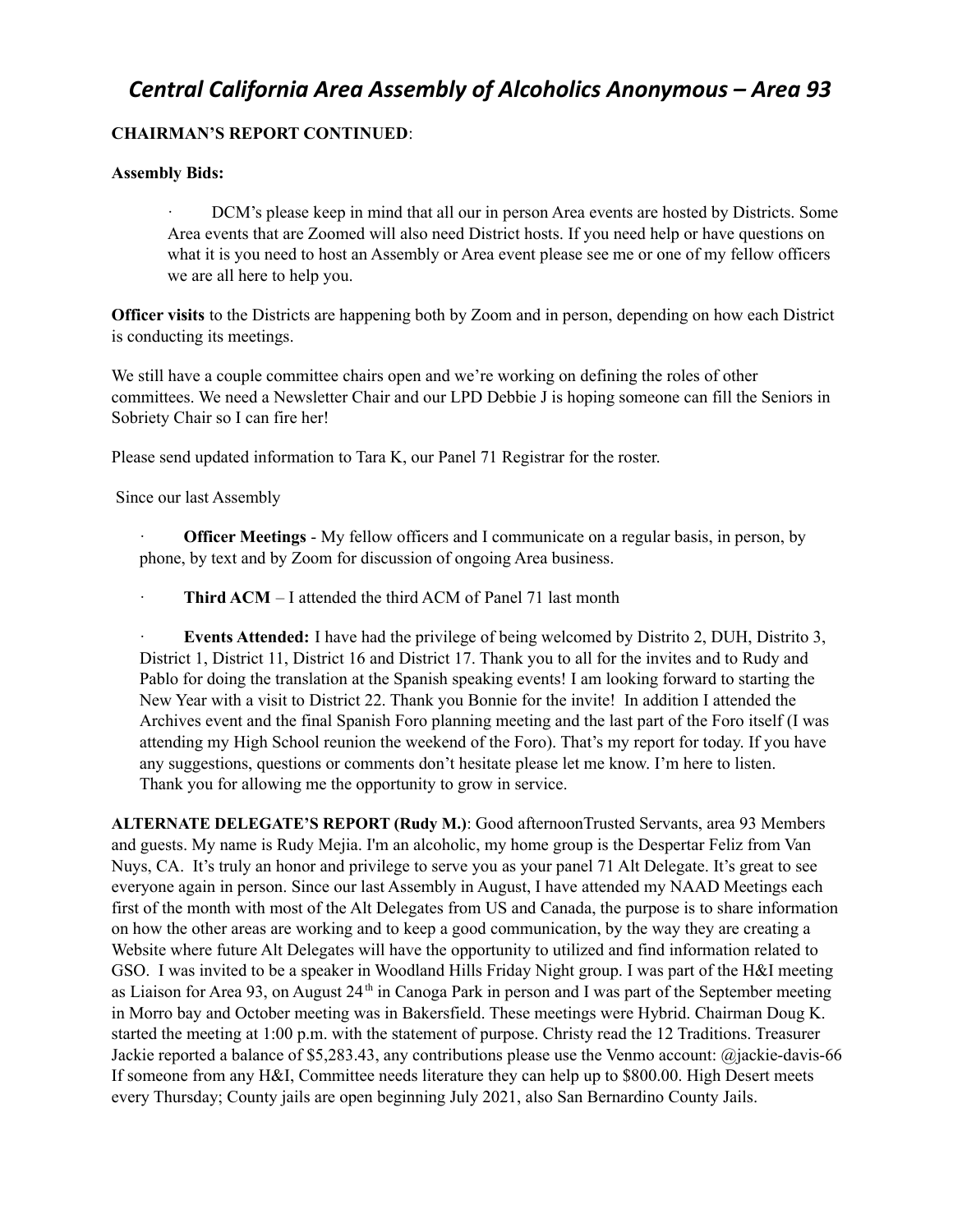**ALTERNATE DELEGATE'S REPORT CONTINUED**: Los Angeles meet via Zoom but they bring panels to LA jails, Juvenile halls. They have three panels they go to in person.

San Diego Imperial meets every Sunday 1100 am, via zoom but August meeting was in person, they continue doing online orientation.

San Diego North has sufficient literature and they visit three facilities in person.

San Fernando Valley meets via zoom they are hoping to be in person, also Northridge Hospital requested help.

San Fernando BTG Chair is not responding calls they are looking for a replacement

Temecula H&I meet every first Monday of the month, they have 8 active members working, and they sent a \$2,000.00 contribution to GSO.

LA county jails need orientation but still not in person they have a venmo account for donations.

South Bay meets at Alano Club Hermosa Beach. Ventura County (Megan) said, "we are active. We have "in person panels''. Our next meeting will be in Bakersfield. John R. said he will bring a lot of literature in case someone needs it. GSO requested help for an inmate looking for a meeting, they will take care of it.

John R,. the conference Chairman, told everyone that he will step down from this position, he tried to do it in 2020 and because of Covid was not possible. 2021 same situation, he does not want to continue. We talked about the possibility of doing a one day event via zoom. David P. will find out the date for a possible one day event in the Inland empire area, it looks like the hotel is available except April 14, 2022. I continue bringing information to H&I Inter group SFV Spanish.

I was present at the Archives event on zoom; it's my responsibility to be supporting all area events. I was invited by District 1; this meeting was in person. Thank you Matt and District 1. I was present at the 21<sup>st</sup> Foro Hispano. I want to thank all the members who were present; it was great to see all the officers and some area members. About 225 were members present.

Thank you Anne for inviting me to be part of the Grapevine Workshop, great information. I was invited by District 4 to be a speaker at their Anniversary. Thank you Jose and District 4. I was part of District 3 Anniversary on November 13<sup>th</sup>. Districts please give me a chance to visit your Districts; for 2021 I already visited Districts: 2-3-4-8-9-11-15-16-17-22-28-DUH, District 6 in December. I want to mention one more time, when I said I was available I was very serious about it, no excuses. Service in AA is my priority. I love service and I'm always ready to help anyone that needs my help. Please do not hesitate to ask if you need anything, you can reach me 24/7. Call me, text me or send me an email. Once again thank you for giving me the opportunity to serve in this new panel 71.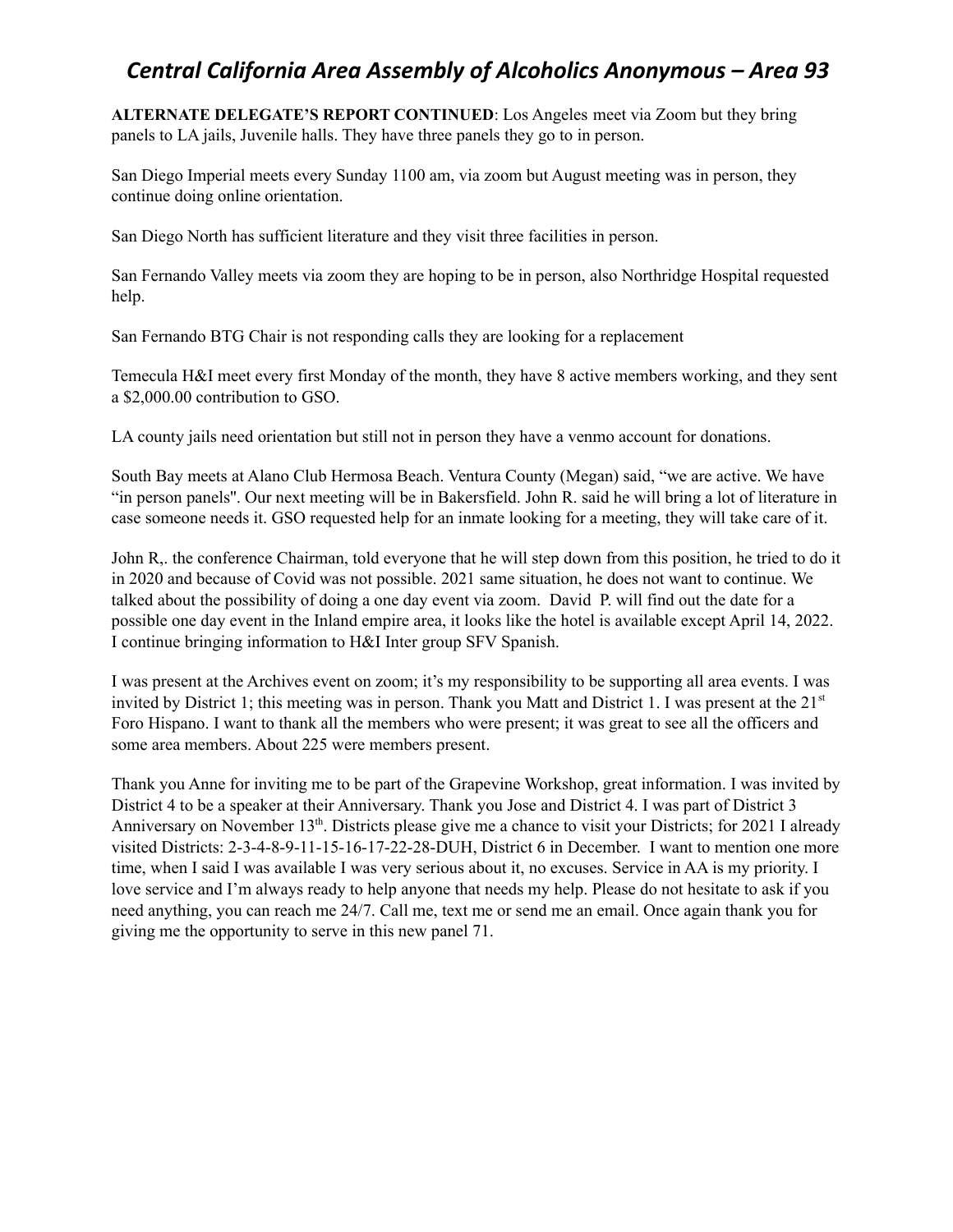**DELEGATE'S REPORT (Karla Y.)**: Good afternoon my name is Karla and I am an alcoholic. My home group is "Solo Por Hoy" in Arleta, CA. Linguistic district #4. It's an honor to serve Area 93 as the Panel 71 Delegate. I'd like to welcome everyone here today. It's been a very long time since we last met in person. I'm so happy to see so many familiar faces, I'm also excited to see new faces. I have to say that my favorite part about being the Area 93 delegate is report backs. Since we last met I've been very busy and I love it. I'd like to thank Districts 6, 8, 15, 18, 17, 22, 28 and 50, for giving me the opportunity to share about the 71st GSC. All of you have made me feel welcomed and I will forever be grateful to all of you for this growing experience.

I attended the GV Workshop via zoom, the Spanish Foro, and the October ACM. My schedule has been very full but please keep inviting me whether to talk or to just sit and listen. I love you all for the life I have today. A quick shout out to all my LPD's, my service sponsor and my recovery sponsor for listening to me and guiding me through the process. Now for a few General Service updates: The Hispanic Women's Pamphlet is now available at aa.org as well as the new pamphlet Experience has Taught Us which is a new Illustrated version of the 12 Traditions, you can also order the new 12 and 12 with all the new revisions. The new Service Manual is now available in digital format. GV Podcasts have started and there is going to be a new episode every Monday. To hear the podcasts go to www.aagrapevine.org/podcast. New service pieces have also gone out please take a look at the aa.org website to check out what's new. I'd like to inform the Area that I sent our proposed agenda item in regards to a pamphlet for those with accessibility issues that includes learning difficulties. I also sent out the item from District 6 in regards to a plain language BB in Spanish. I have met with Nancy Mcarthy and discussed these accessibility concerns. I met with the Treatment and Accessibilities Committee on October 20. We had an opportunity to meet prior to board weekend to give input on various items. I also met with the ICRF Committee on the 21st to discuss some proposed agenda items. It was very nice to have the opportunity to give input prior to board weekend. I met with our PRT and PRD on November 16. We had the opportunity to meet some of the new Panel 72 delegates. We plan on meeting again in December to say our goodbyes to the Panel 70's and get to know the newly elected Panel 72's. The new Corrections Correspondence System (C.C.S.) launched September 28, 2021. The new C.C.S. provides an expedient process whereby we can match volunteers and persons in custody automatically and manually, obtain statistics and reports, and generate personalized letters that can be sent via email to outside A.A. members and via postal mail to persons in custody. Since the launch, 267 were paired. Just a few updates on Regional Forums, in 2022 will return to in-person settings and may include a virtual component. Yay! Woot woot!!!

The General Service Office employees are back at 475 Riverside Drive. On average, about 32 employees are working from the office each day during the workweek. Due to individual circumstances, some employees continue to work from home during the transition period to a full return to the workplace with hybrid schedules.

The general manager attended his first A.A.W.S. Strategic Planning Session September 20, bringing forth goals to carry out office wide. The central theme of the goals is rooted in the development of "Service Standards" that will address how services are delivered. Emphasis will be placed on prompt response times, answering and routing calls and emails and in-depth training of the Fellowship.

Fellowship Connection Release 3.0 launched on October 14, 2021.

- New, user-friendly Dashboard
- Ability to automatically provide end dates to outgoing position holders
- Ability for area registrars to see when the service kits were ordered
- Ability to choose to receive digital or physical kits or to opt out of receiving any kits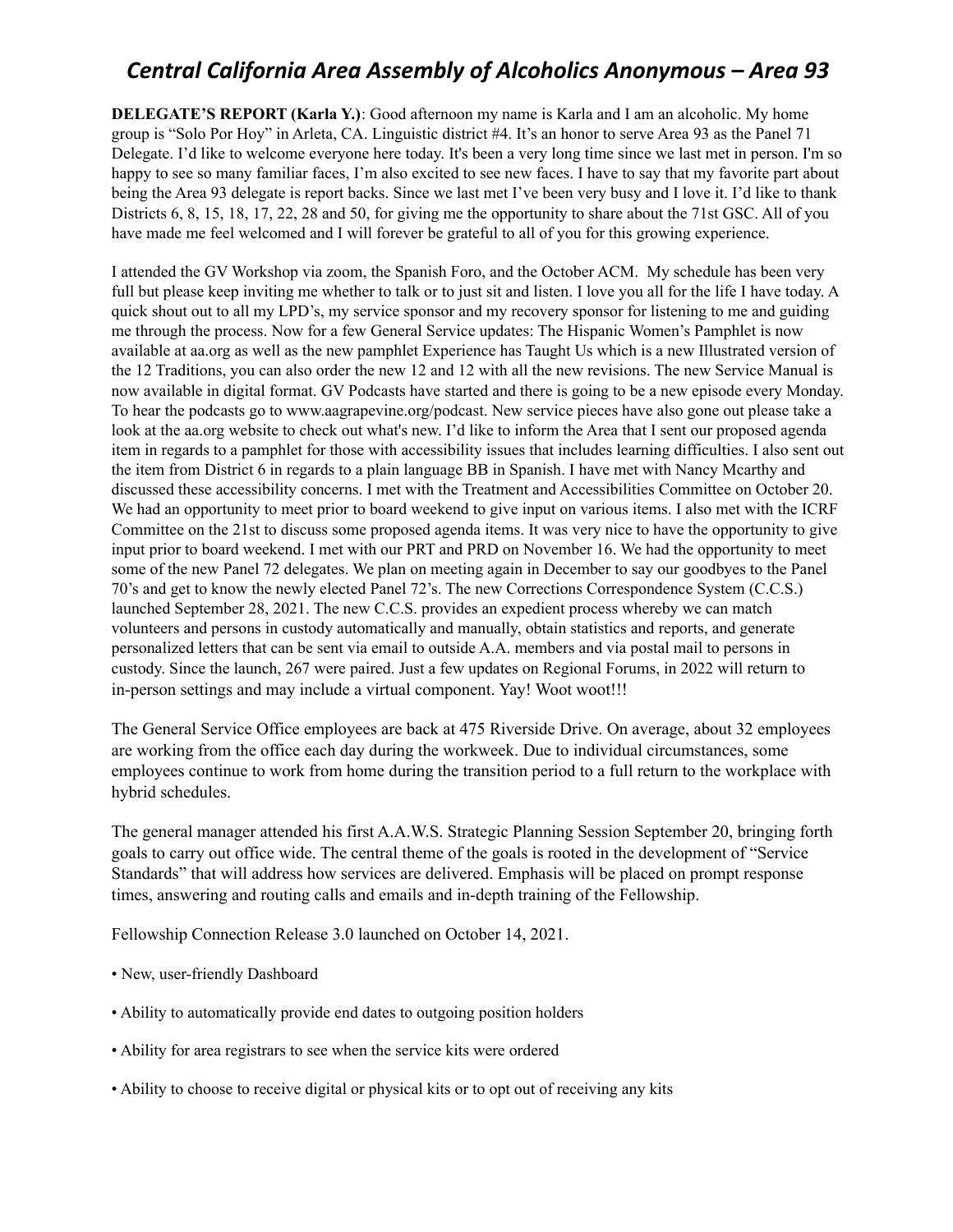#### **DELEGATE'S REPORT CONTINUED**:

• Member Services - As of October 20, the department received and responded to 9,850 emails. As of September 30, the team received about 1,000 phone calls. Since the launch of Fellowship Connection on December 14, 2020, area registrars made 13,375 updates directly into the portal; the Member Services associates made 8,490 Area and Group updates in NetSuite.

• New website scheduled to launch in mid-December

• The AA message is certainly seeing growth in where and how it is carried. Additional outreach via Instagram and our new Podcast have generated fantastic traffic increases to both website and store.

• 5200 people have listened to the Podcast. The Instagram account for AA Grapevine has 4,752

follows as of today and has had 110,000 impressions to date. La Vina's Instagram has just over

500 followers and is trending interestingly at about 10% of the English version which is

comparable to what we see in print and online.

• Website traffic increased by 20,000 new users since July and is holding at over 72,000 as of

September. Store traffic increased from 7,893 to 10,424, to 15,064 over July into August into September.

• Outreach through our partner Ingram has added \$122,283.88 YTD sales in physical and digital books.

• Prayer and Meditation is proving to be a popular success. We have sold 4,079 at our online store and 757 through Ingram.

• Thanks to the fantastic cooperation of the Corrections Desk and Grapevine Staff, we are now directly receiving the list of inmates who have reached out for help from A.A. and can report that we are officially at a deficit of carry the message subscriptions. We received a list of over 2000 requests from the Corrections desk and have only 1,200 English Carry the Message Grapevine Subscriptions and 401 La Vina subscriptions in the pool. So please report out to those that contributed their subscriptions are making it to prisoners and the need for more is real.

• Approved a request from Chile to print and distribute the Language of the Heart and Best of Bill.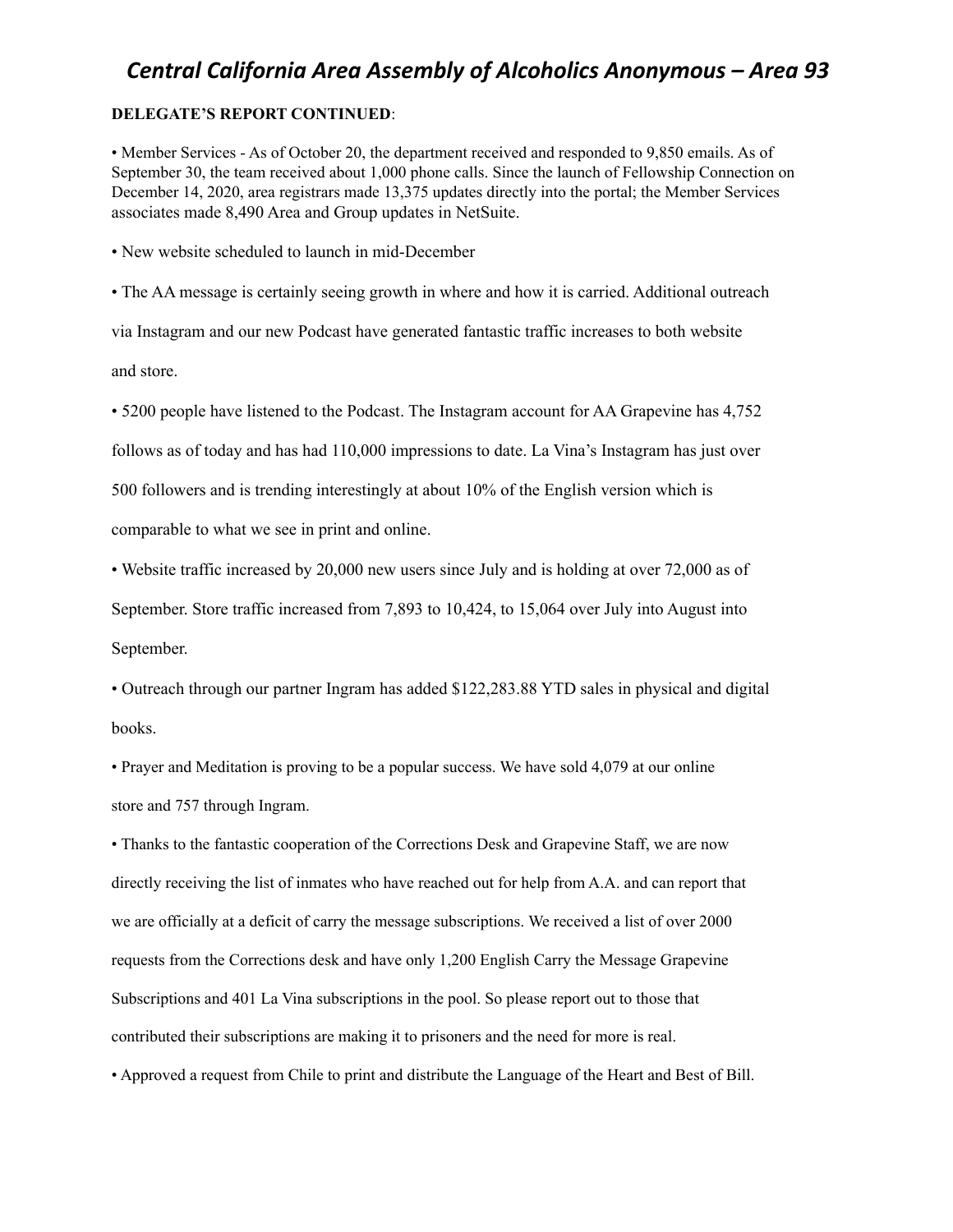**DELEGATE'S REPORT CONTINUED:** Approved a request from Columbia to reproduce and distribute Happy, Joyous and Free and One Big Tent. Approved a request from Latvia to translate Young & Sober and Voices of Women in A.A. These are just some of the updates I will send out the full trustee report once I receive the translated version. I will also be polling the DCM's for some fun sharing sessions via zoom for the upcoming year. I have some new ideas for getting feedback for next year's conference. One last quick PRAASA 2022 is still discussing whether it will be in-person or virtual. Please keep visiting the website PRAASA.org for updates as soon as soon as a decision is reached they'll post it on the website. This concludes my report for today. Thank you for allowing me to be of service.

### **COMMITTEE REPORTS**

**ACCESSIBILITIES (Abel R.):** Good afternoon. My name is Abel R. I am an alcoholic serving as the accessibility committee chair. The meeting started at  $10:40$ , the attendance was  $1 + 6$  and 2 via zoom, total of 9. We talked about identifying groups with access to people with wheelchairs into the room and bathroom as well. We also talked about starting zoom meetings all together with the seniors in sobriety committee. This will start next year on February 11 at 6:00 pm. There will be flyers to share information. We will try to spread this information as much as possible with the GSR's help. This was my first meeting as Chair of this committee. I hope I can count on your help. Suggestions are welcome because I just barely started serving on the accessibility committee. I will attend the zoom meetings together with the senior in sobriety committee and I will take the information to the Hispanic community. Thanks for allowing me to be of service.

**ARCHIVES (John S.):** We had eight in attendance. The History event in September was a success, on zoom & in person. The last event of the year is  $11/27/21$ , on zoom & in person. Flier is on the website area 93.org. The archives repository is open the last Saturday of the month from 10-12. 3031 W. Fifth St. Oxnard. We have a traveling display which is available for events. We are collecting group and longtimer histories. Forms are available at the Archives and on aa.org.

**AUDIO/VISUAL (Johnny O.):** Hello, my name is Johnny O. AV Chair. It is an honor to be here and to be of service to Area93. I took this commitment during COVID, so this is the first time I am able to physically be of service to the area. I got all of the equipment from Norm last night, so I have not taken inventory yet. But I am looking forward to this new experience. Thank you so much.

**COOPERATION WITH THE PROFESSIONAL COMMUNITY (CPC) (Peter B.):** Aimee T. filled in for Peter who was not present. Opened with an introduction of CPC duties & activities from aa.org. Then we went around the room for self-introductions. Talked about the CPC workbook, kit & literature you can order from aa.org. Discussion on difference between PI & CPC. How the CPC informs and assists professionals on what AA has available to assist them. Also on anonymity while volunteering & speaking to these professional groups. CAPIA (California Association of Probation Institution [Administrators\)](https://www.cpoc.org/capia) holds a conference that we've attended in the past, to work with Probation officers.

**FINANCE (Zenna B.):** Meeting was called to order at 10:41 a.m. with the Serenity Prayer. We reviewed the two main tasks of the area Finance committee: 1) set budget each year for later approval by assembly; and 2) inform assembly whether or not funds are available when additional area funds are requested by an area officer or committee chairman (to be approved or disapproved later by the entire assembly). Today the assembly will vote whether or not to accept the Proposed Budget for 2022. This document was previously presented to July and October ACMs as well as August CCAA for prior reading, questions, comments.

After much time and effort in trying to balance proposed budget, a \$6,010 deficit was left due to fact that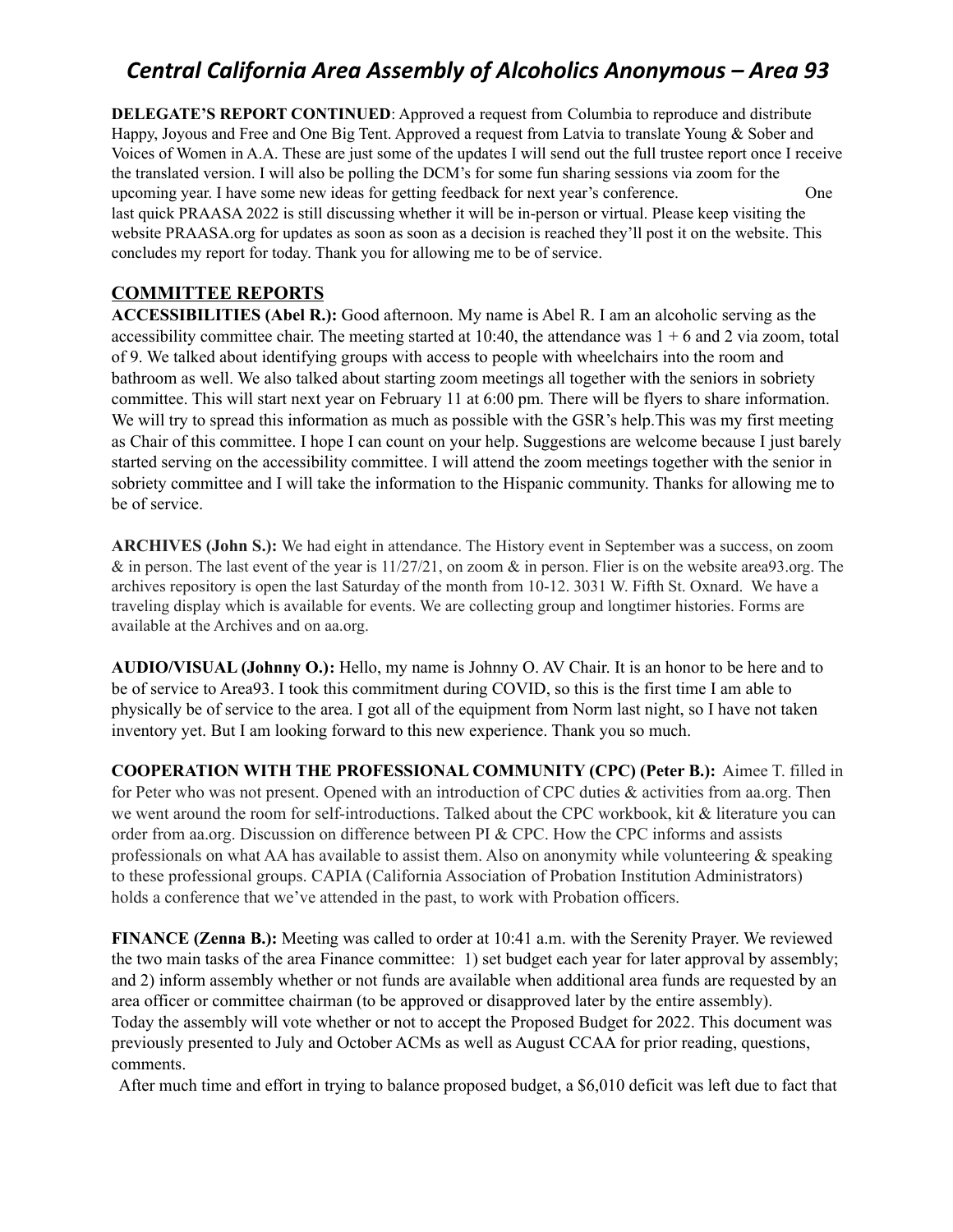**FINANCE CONTINUED:** 1) area has additional expenses every even-numbered year; 2) additional Zoom and website expenses will be incurred moving forward; and 3) we anticipate increased expenses related to continuing to meet in person. No requests for funding were brought to the committee today. Processing and acknowledging of contributions to Area 93 is taking longer than usual as the area treasurer has been ill. G.S.R.s, please let your group treasurer know this. If you don't know your new general service Group I.D. number, please contact your D.C.M. for this information. Due to G.S.O. computer system change, contributions to G.S.O. and Area 93 which reference the old number will be rejected as of January 2022. Suggested contribution for food at each assembly is \$3 for breakfast and \$7 for lunch. Collection cans on the lunch table.

A point area chairman Norm asked me to announce: If your group has slowed down on contributing to Area 93 during the shutdown because of being told we had low expenses and plenty of funds, please let your groups know that our expenses are increasing now as we go back to in-person gatherings and ask them to consider resuming contributions to Area 93.

[Area Treasurer Danielle reported later to assembly: current bank balance = \$34,420.39.] Adjourned 11:25 a.m. with the Responsibility Pledge.

**GRAPEVINE (Marissa P.):** Four attendees. Agenda: Workshop catchup. Carry The Message-distribute \$1K in funds. Latest for the GV. GV display board-we have a big display, but it's out of shape. Business: Anne to talk to website chair and Norm to post audio recording of the GV workshop from Oct. 16. Marisa shows the GVC plan of Outreach. Anne suggests strategy for Outreach-go to District meetings, show a plan for Outreach (as a model) and bring packets. Allow GSRs, GVR and GV Committees to do what they feel is best for their district. Reach out to A93 Registrar, get a list of DCMs. Get H&I contacts through central offices. Approach Committees Chairs (SIS, CPC/PI, Literature). Anne wil create a list of Central Offices, find H&I contact. Marissa to get a list of DCMs. Start making appointments with people. Anne to send the GV Committee packet for D28 and meeting minutes to Marissa.

**GUIDELINES (Ernie C.):** My name is Ernie and I am an alcoholic serving as your Guidelines chair. Since there are no agenda items filtering in our committee right now, we reviewed the guidelines for cooperating with court, DQS and similar programs. The big question is when and why AA began cooperating with law enforcement agencies. Well, in 1942 members from San Francisco brought the first AA meeting into San Quentin prison at the request of Warden Clinton T. Duffy. This example led to AA's cooperation with court systems, including direct communications with judges and parole and probation officials. The sole purpose of this 12th step work, then and now, was to carry the message to the still suffering alcoholic. To fulfill that purpose, AA's message to AA's have learned how to share the information with court systems. Some AA members find it difficult to accept this "outside" policy in light of our third tradition. Perhaps it's helpful to remember that our traditions apply to us, and aren't affected by the regulations established by outside institutions. We cooperate without affiliating. By adhering to all 12 traditions, many groups welcome each newcomer regardless of how they got to the meeting. Thank you for letting me be of service.

**LA VIÑA (Ramon C.):** My name is Ramon, an alcoholic and I have the privilege of serving as the Area 93 La Vina committee chair. Today we have an attendance of 30 members in the meeting. We talked about the work of RLV and how you can receive the information from the LV office. We have some questions for the LV office. What is happening with LV subscriptions that have not been sent? Why have shipments been delayed? There was a comment that LV is working at 50% of normal and there is a new company that sends LV literature. Literature is free of shipping charges from Nov. 1 to Dec. 31st. Thank you for letting me be of service.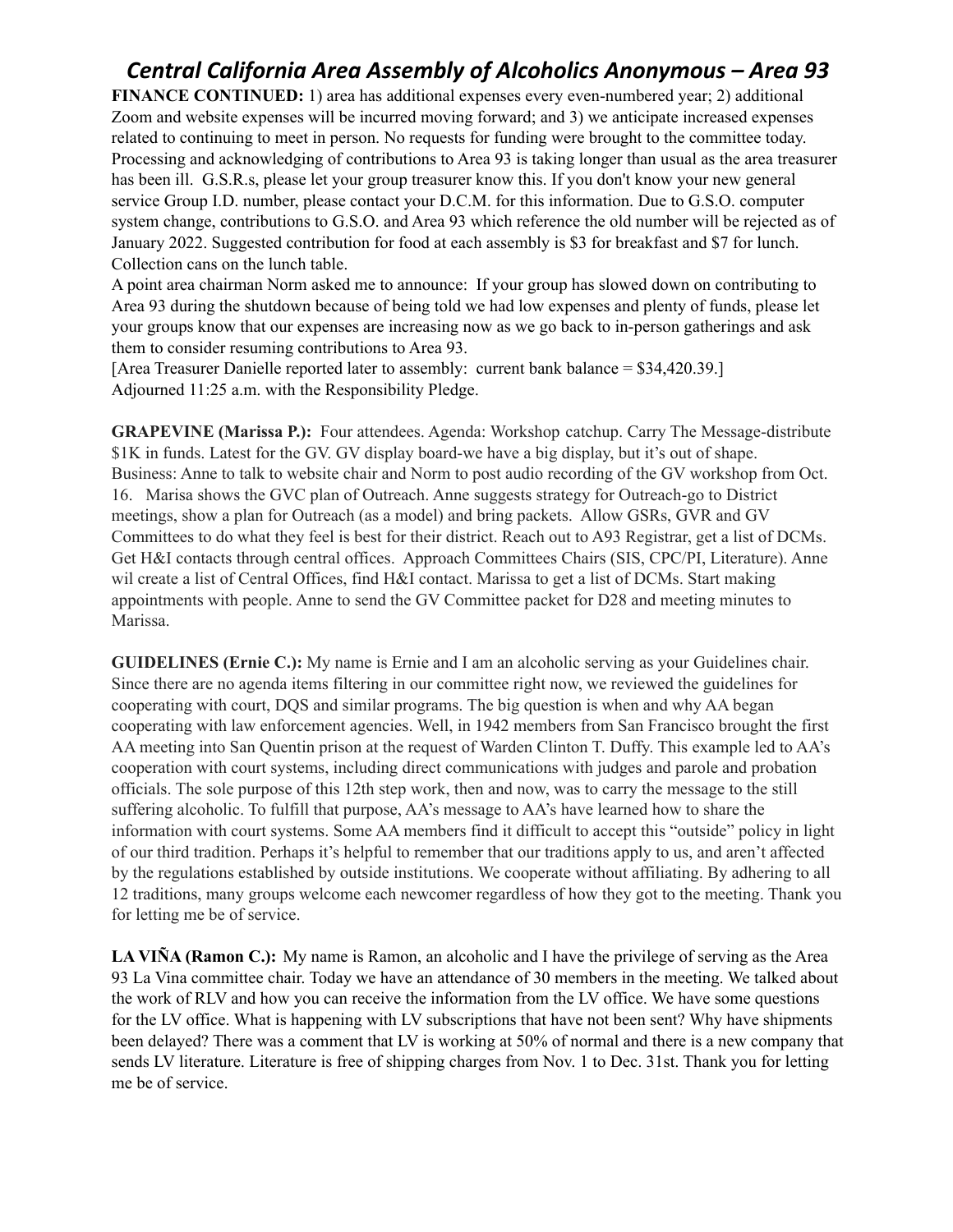**LITERATURE (Lou T.):** Seven attended. Discussed Area 93 Literature BBQ. Planned for April 9, 2022, noon to 4 p.m. Prince of Peace Church, 7500 Rudnick Ave., Woodland Hills, CA 91367. Food & fellowship, noon to 2 p.m. Presentation 1, 2 to 3 pm. Access to digital literature, translating literature. Presentation 2, 3 to 4 pm. Changes to the AA Stories, past, present, future. I have coordinated with Area 93 Translation Chair, Pablo, to have translation equipment present. We are currently budgeted for \$750.00. The current cost projection is \$960. I will coordinate with the Area 93 Finance chair, Zenna.

#### **NEWSLETTER (TBD):** No report.

**PUBLIC INFORMATION (Alfonso C.):** Seven in attendance, with one interpreter. From districts 22,14, 15, 6, 6, 18, 3. This was the first time the committee met in person. Planning an area PI workshop in person, in English & Spanish. We will look at dates and place and bring it to the next assembly PI meeting. We want a date that does not interfere with other area events. We also want to ask the Archives if we can use their room. At our next assembly, we will have two 5 minute presentations on the topic, "Who is an alcoholic?." One in English & one in Spanish. Plus we will firm up the date and place the area PI Workshop. We also said we are all new to PI. We all have a lot to learn. Do not be afraid to ask questions.

**REGISTRATION (Sandra S.):** Good afternoon fellows, I am Sandra and I am an Alcoholic . Today's meeting had the District Registrars, 7 Registrars participated. We talked about the importance of motivating our groups that yet do not have their GSR to update their contact and be connected to receive the information while choosing a GSR. We talked about the importance of the ID and the registration number of our groups. We discussed about the sign in sheet for the GSRs, the groups official form change and groups information sheet and the Area official sheet There was a lot of turnout.

#### **REMOTE COMMUNITIES (AD HOC COMMITTEE) (TBD):** No report.

**SENIORS IN SOBRIETY - SIS (Debbie J.):** Helen gave a report. Five in attendance, 2 by phone. We welcomed a new member of accessibilities from District 2, Able R. of the Spanish community. He will be in attendance of our first SIS meeting in hopes of sharing what he learns from the experience with his accessibility community. We will be having our very first zoom meeting for SIS in February, on the first Tuesday of the month. We've not decided on a name for our group, but a decision will be made shortly so that flyers and announcements can be made. So please let your groups know this meeting will be starting then. Flier and zoom info to follow.

**TECHNOLOGY (Jeff G.):** Good afternoon my name is Jeff and I'm an alcoholic. Serving as your technologies committee chair. With supply chain issues as they are in our world today it took some searching, but I was able to find a computer that fit the requirements indicated to me, and was below the price limit established by the assembly of \$800. The total was \$760.99 with necessary software. I purchased the computer on 9/8/2021. The specifications are Dell Inspiron 3501 with an Intel i5 processor and 12GB of RAM. It also has a 256GB SSD. A final note, the computer was purchased new. I was not able to find a refurbished computer that met our criteria. I installed and did basic configuration on the system and software, and delivered it to our treasurer on 10/4/2021.

**TRANSLATION (Pablo H.):** Good afternoon, Pablo, Alcoholic, serving as the Translation Chair. Our meeting started at 10:30 a.m. sharp, but since no one made it to the meeting, I worked together and sort of tested and went through the translation receivers. After this task, we found out we have a few receivers that went out of order. So I have to do a thorough inventory and I will be back with a detailed report at the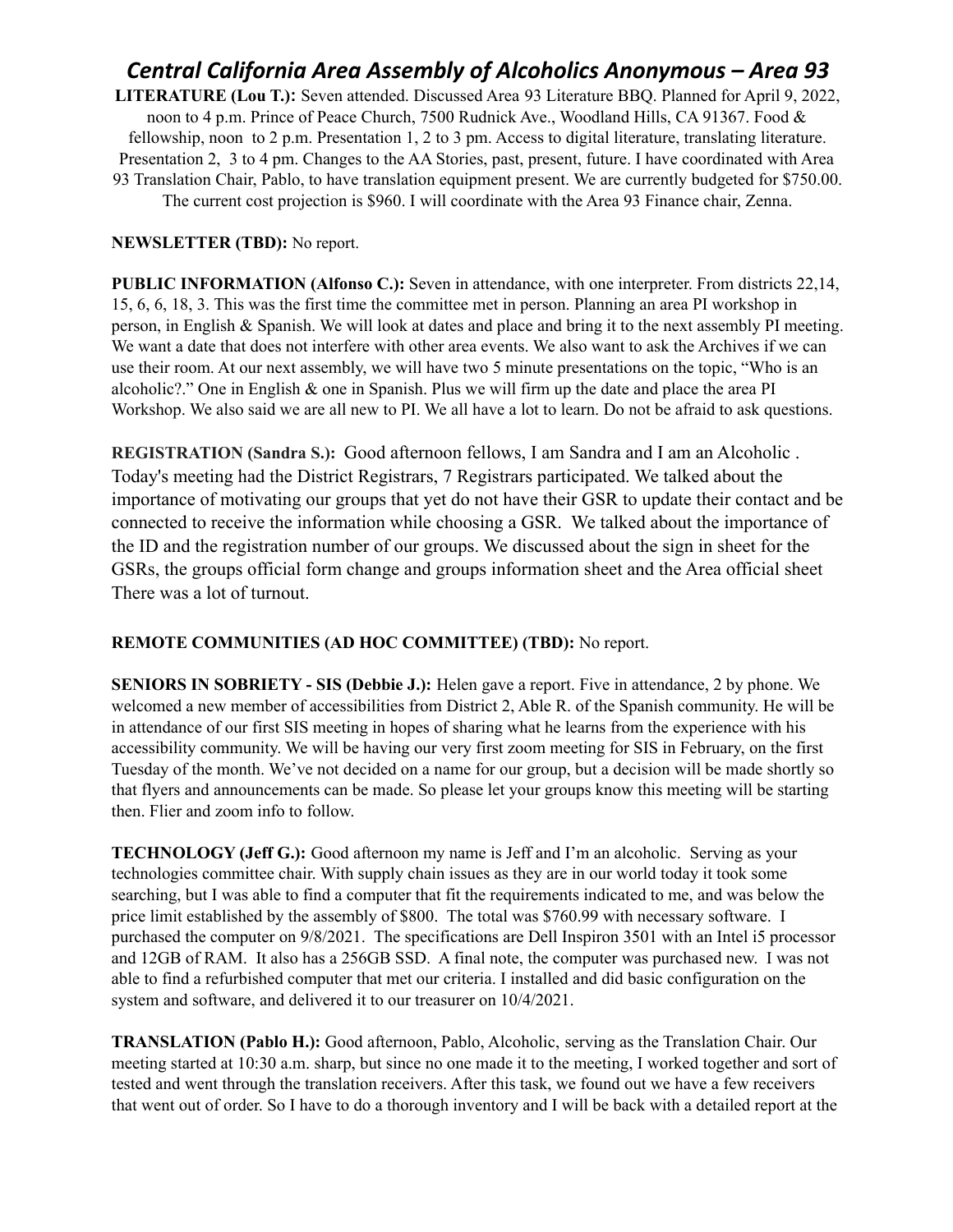**TRANSLATION CONTINUED:** upcoming assembly in February. As a translation committee, we have translated and emailed the ACM & Assembly minutes. Thank you for allowing me to be of service.

**TREATMENT FACILITIES (Jocelyn H.):** There were nine in attendance, five in person, four on zoom. Discussed BTG links being added to the new Area 93 website. Discussed new flyers being translated to Spanish. Obtained emails from all committee members and will be forwarding new flyers to everyone in attendance. District 15 will be going to the Good Samaritan Hospital to do bedside 12 step work. The committee members will be taking BTG information in with them.

### **WEB COMMITTEE REPORT:** No report.

**GSR SHARING (Melvin M.):** We started with the Serenity prayer. Introductions were made. Justin, guest, Lynn - District 15 Treasurer, Brandon A. - District 15 GSR, Tom C. - D15 GSR, Evan - D15 GSR, Kenny - GSR, Dana - GS, Mario - D4 GSR, Javier, Lupe, Simi - D17, Kim - GSR D17, Zenna - D15 GSR. Are meetings still hybrid? We had a mixed response and may need further discussion. Zoom is becoming a regular part of our meetings. District 16  $\&$  17 is still on zoom. Tom C, says some meetings are splitting to zoom only and in person only. Kim says it's a lengthy time between when they contribute checks and when they are cashed by the Area. There is a general lack of interest in service work reportedly by D 16 & 17. They're going to address the issue with a subcommittee. Our area has 1,978 groups, 1,004 GSR's, 10 virtual meetings & 245 unknown meetings.

**DCM SHARING (Jeff G.):** Twenty-five DCM's in attendance. Discussed the following topics: How the pandemic has affected their districts, how to increase GSR participation. How the District's finances are doing. How to motivate the Chairperson to remit materials & correspondence in a timely manner. During the discussion on those topics, the following main points were: Zoom tends to discourage participation. Technology issues were a big barrier to hybrid meetings. When materials are not distributed in a timely manner, it is hard to encourage GSR participation. Holding district events is a great way to encourage GSR participation.

### **OLD BUSINESS: None**

### **NEW BUSINESS:**

**PACIFIC REGIONAL TRUSTEE:** Debbie J. made herself available. No opposition. She was approved as our nominee.

**FINANCIALS:** Third Quarter Financials were approved. **2022 BUDGET:** Approved.

**UPDATE ON FORO:** Thanks to all the members of our Area 93 for giving us joy on October 10th 2021. The results were obtained through our community and we were able to participate with other members of other areas. In the last meeting, on November 7, 2021, we agreed, the subcommittees of the different 8 Hispanic Districts to implement the plan of the distribution of money leftover after the forum event and it was carried as follows: Area 93 \$251.37, GSO \$251.37, DUH \$251.37, 22nd Forum \$1,500.00. Thank you for the opportunity to be of service. Angel Orlando, Chair of 21 Foro.